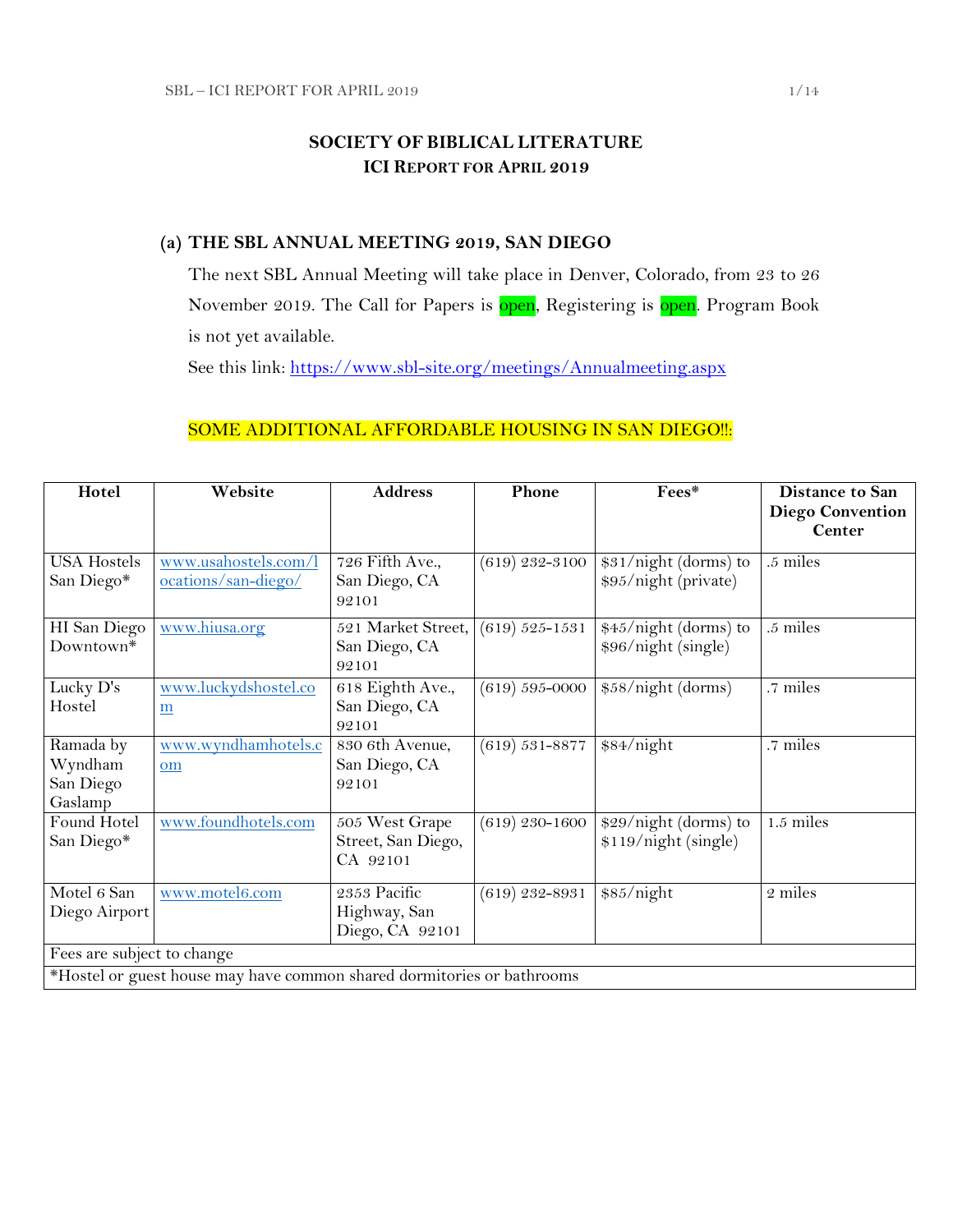#### **(b) THE SBL INTERNATIONAL MEETING 2019, ROME**

The next SBL International Meeting will take place in the Pontifical Biblical Institute and the Gregorian University, Rome, from 1 to 5 July 2019. The Call for Papers is closed, Registering is open. Program Book is available.

See this link:<https://www.sbl-site.org/meetings/Internationalmeeting.aspx>

**Visa letters for travel to the Annual or International Meetings** In order to facilitate attendance by those in ICI countries at SBL Congresses, **[Samantha Spitzner](mailto:samantha.spitzner@sbl-site.org)** has been appointed as the SBL visa coordinator. Samantha will advise members who need visas in order to travel to and participate in the Annual or International Meetings. She will not prepare applications, but will be a source of information to aid members in submitting applications and will provide letters of intent if needed by those participating in the meeting as presenters or committee members. For more information, please contact Samantha directly.

#### **(c) SBL INTERNATIONAL TRAVEL AWARDS**

The applications to the SBL International Travel Awards are being reviewed and award decisions will be announced soon.

The SBL International Travel Awards offer opportunities to current SBL members outside North America to attend the Annual or International Meeting, to participate in the program, to enhance their professional development, and to build their network with fellow scholars. These grants help facilitate the work of Program Units and the International Cooperation Initiative ("ICI"). These grants are intended to support underrepresented and underresourced scholars. As such, preference will be given to women, people of historically underrepresented ethnicities, and members from **[ICI-qualifying countries](https://www.sbl-site.org/assets/pdfs/ICIcountries.pdf)**. A key criterion is an applicant's demonstrable financial need.

Four International Travel Award Panels (ITAP) will administer the awards each year, serving four geographic regions:

Africa and Middle East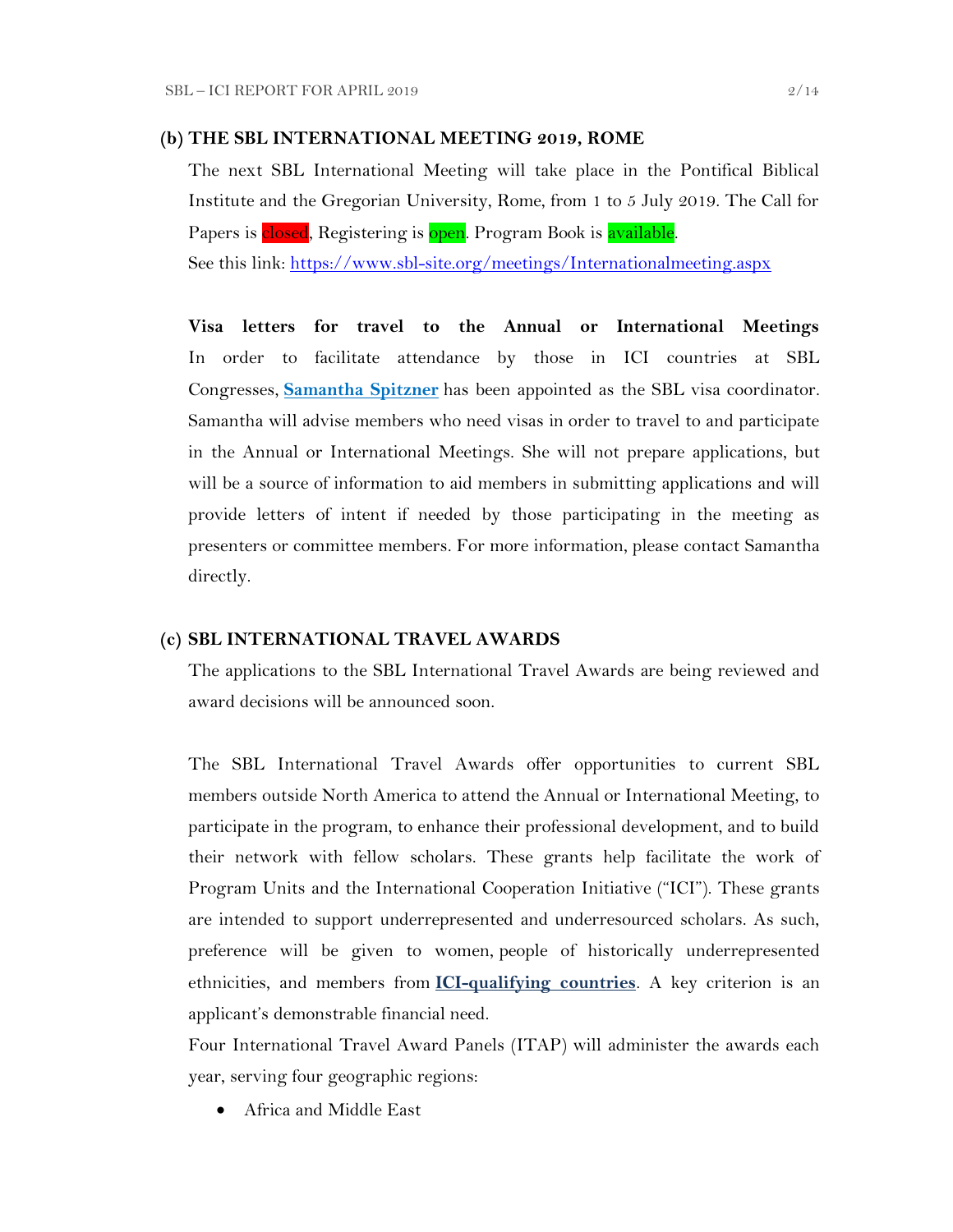- Asia and Pacific
- Eastern Europe
- Latin America and Caribbean

For awards offered in 2018, each ITAP will administer \$3,000 in awards in each region. The panels may determine the best distribution of funds (e.g., as one \$1000 and one \$2000 award, or as three awards of \$1000 each). The applicants must attend the Annual or International Meetings, but may or may not participate in the program, depending upon their needs expressed in the application. All grants include lodging (one room, single or shared) for four nights and complimentary meeting registration. Recipients may not have attended an Annual or International Meeting within the last five (5) years.

<https://www.sbl-site.org/membership/AMtravelgrant.aspx>

#### **(d) PUBLICATION IN [ANCIENT NEAR EAST MONOGRAPHS](http://www.sbl-site.org/publications/Books_ANEmonographs.aspx) (ANEM)**

ANEM is a series that was established by the SBL at the request of the International Cooperation Initiative (ICI), jointly published with the Universidad Católica Argentina's Centro de Estudios de Historia del Antiguo Oriente (CEHAO) and co-edited by Jeffrey Stackert and Juan Manuel Tebes. The series publishes volumes on the Ancient Near East (including ancient Israel) both in print and electronically, making them freely available for download. Paperback and hardback versions of the volumes are available, for a reasonable price.

To view the volumes published in the series, please go to

[http://www.sbl-site.org/publications/Books\\_ANEmonographs.aspx](http://www.sbl-site.org/publications/Books_ANEmonographs.aspx) (SBL English version)

<http://www.uca.edu.ar/anem> (CEHAO Spanish version)

The latest volume in ANEM is:

**BOSWORTH, David A. House of Weeping: The Motif of Tears in Akkadian and Hebrew Prayers. Ancient Near East Monographs – Monografías sobre el**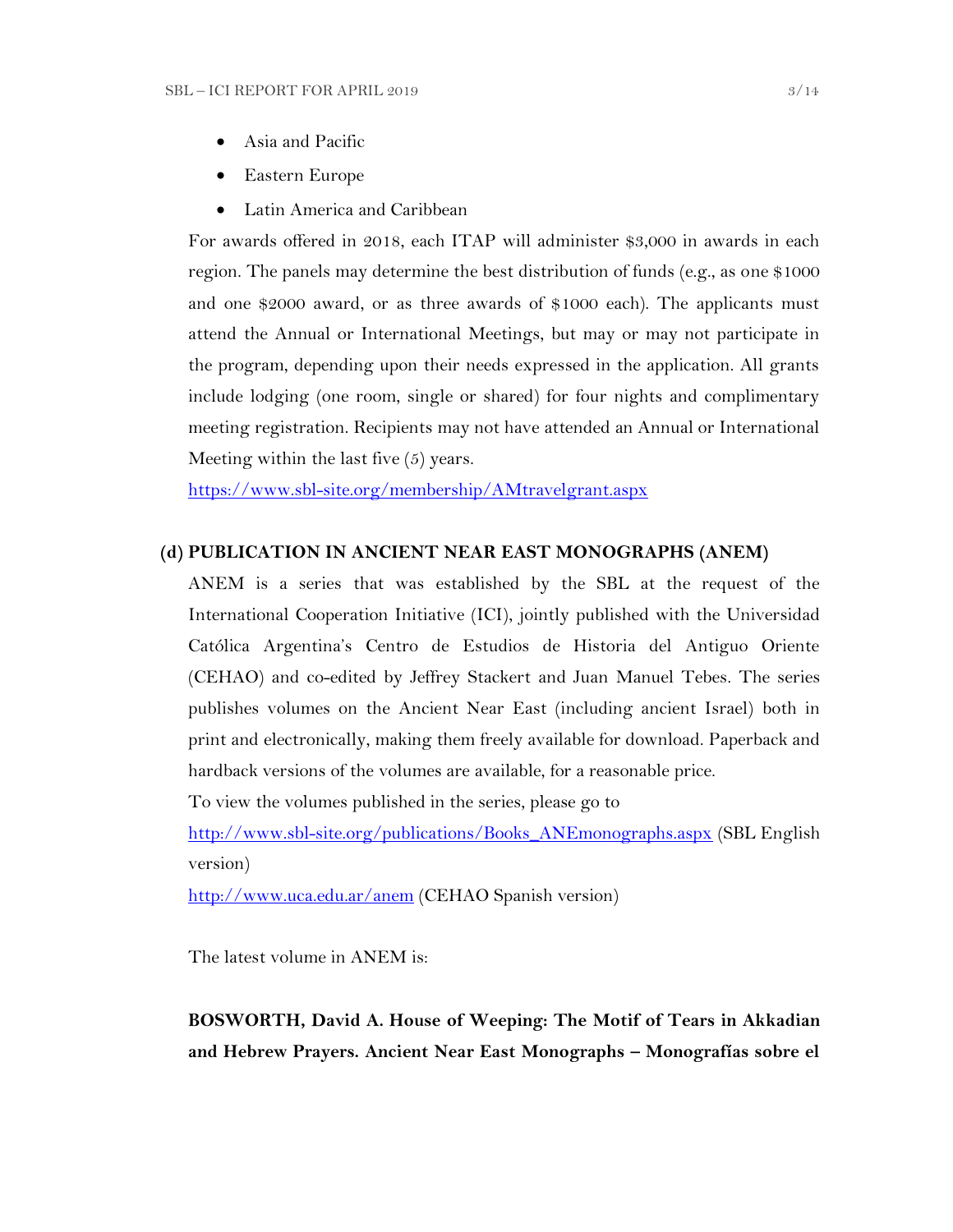# **Antiguo Oriente, Volume 24. Atlanta: Society of Biblical Literature – Centro de Estudios del Antiguo Oriente, 2019. 184 pp. ISBN 9781628372359**

Explore the meaning and effects of weeping in ancient texts.

David A. Bosworth draws on scientific research on weeping to understand references to a petitioner's tears in biblical and other ancient Near Eastern prayers. Drawing from Hebrew and Akkadian texts, Bosworth illustrates how weeping reflects helplessness and being overwhelmed with emotion as well as how tears often motivate others to help. Because people turn to prayer at times of extreme distress, weeping and prayer may reinforce one another as strategies to move the deity to offer assistance. For example, when prayers that mention weeping assume that the deity is angry, tears function as part of calming divine wrath. Bosworth's substantive engagement with the sciences demonstrates how scientific scholarship can enhance humanities research and vice versa.

- A theory of prayer drawn from scientific studies of emotion regulation.

- Corpus-based research that permits analysis of the distribution of the weeping motif in diverse genres.

- Substantive comparisons between biblical and Mesopotamian prayers without treating either as secondary or collapsing their differences.

# **(e) PUBLICATION IN INTERNATIONAL VOICES IN BIBLICAL STUDIES (IVBS)**

IVBS is a series that was established by the SBL at the request of the International Cooperation Initiative (ICI), and which is co-edited by Monica Melanchthon and Jione Havea. IVBS encourages in particular submissions from scholars in the present seven international regions for which it has editorial boards: Africa, Central and Eastern Europe, Latin America, Middle East-South Asia, Northeast Asia, Pacific, and Southeast Asia. Interregional collaborations are also welcome. IVBS publishes works in English and in any other language for which its editors can find qualified peer reviewers. Any work published in IVBS is freely available to anyone in perpetuity. The series publishes work generally in the area of reception history and criticism. The scope is not limited to any particular biblical text or historical timeframe. The works will mainly be published in English and, wherever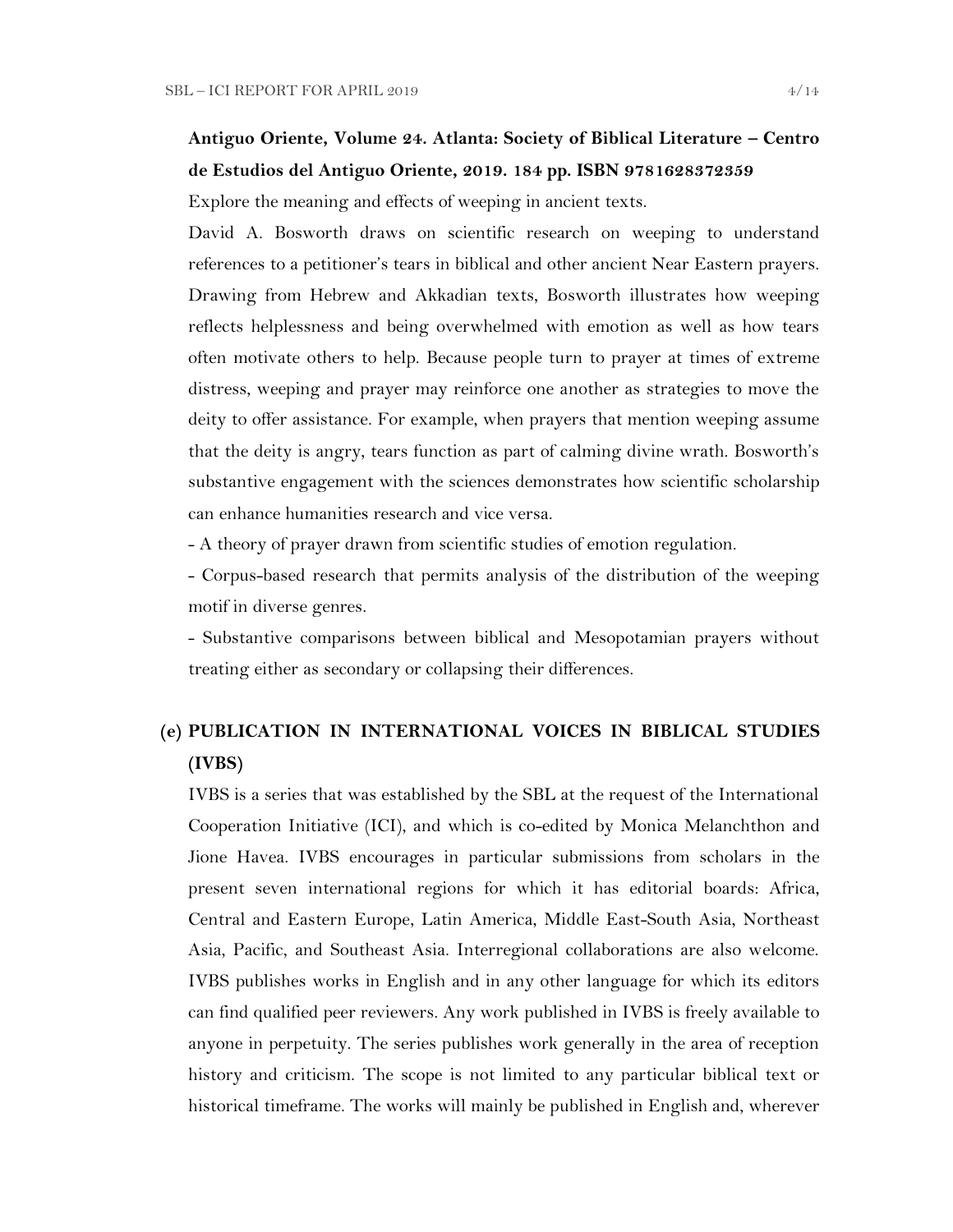possible, also in primary languages of authors. For more information please go to [http://ivbs.sbl-site.org/home.aspx.](http://ivbs.sbl-site.org/home.aspx) If you would consider publishing your work in this series, feel free to contact one of the two general editors, [Monica Melanchthon](mailto:ivbs2010@gmail.com) or [Jione Havea.](mailto:jioneh@nsw.uca.org.au)

#### The latest volume in IVBS is:

# **Ahn, John (ed.) Landscapes of Korean and Korean American Biblical Interpretation. Atlanta: SBL Press, 2019.**

A groundbreaking first collection of Korean and Korean American biblical interpretation.

Essays by established and emerging Korean and Korean American scholars reflect a range of historical, textual, feminist, sociological, theological, and postcolonial readings. Contributors cast ancient contexts and even recent events in South Korea in light on familiar passages such as King Manasseh read through the Sewol Ferry Tragedy, David and Bathsheba's narrative as the backdrop to the prohibition against adultery, rereading the virtuous women in Proverbs 31:10–31 through a Korean woman's experience, visualizing the Demilitarized Zone (DMZ) and demarcations in Galatians, and introducing the extrabiblical story of Eve and Norea, her daughter, through story (re)telling. This volume of essays introduces Korean and Korean American biblical interpretation to scholars and students interested in contemporary contextual interpretations.

Features:

- An introduction of the "locative-textual" approach as a framework for Korean and Korean American biblical interpretation.

- New inroads by bridging Korean with Korean American biblical scholarship.

- Fresh grounds for fostering critical and contextual biblical scholarship by Koreans and Korean North Americans.

#### **(f) ICI ONLINE BOOK REPOSITORY**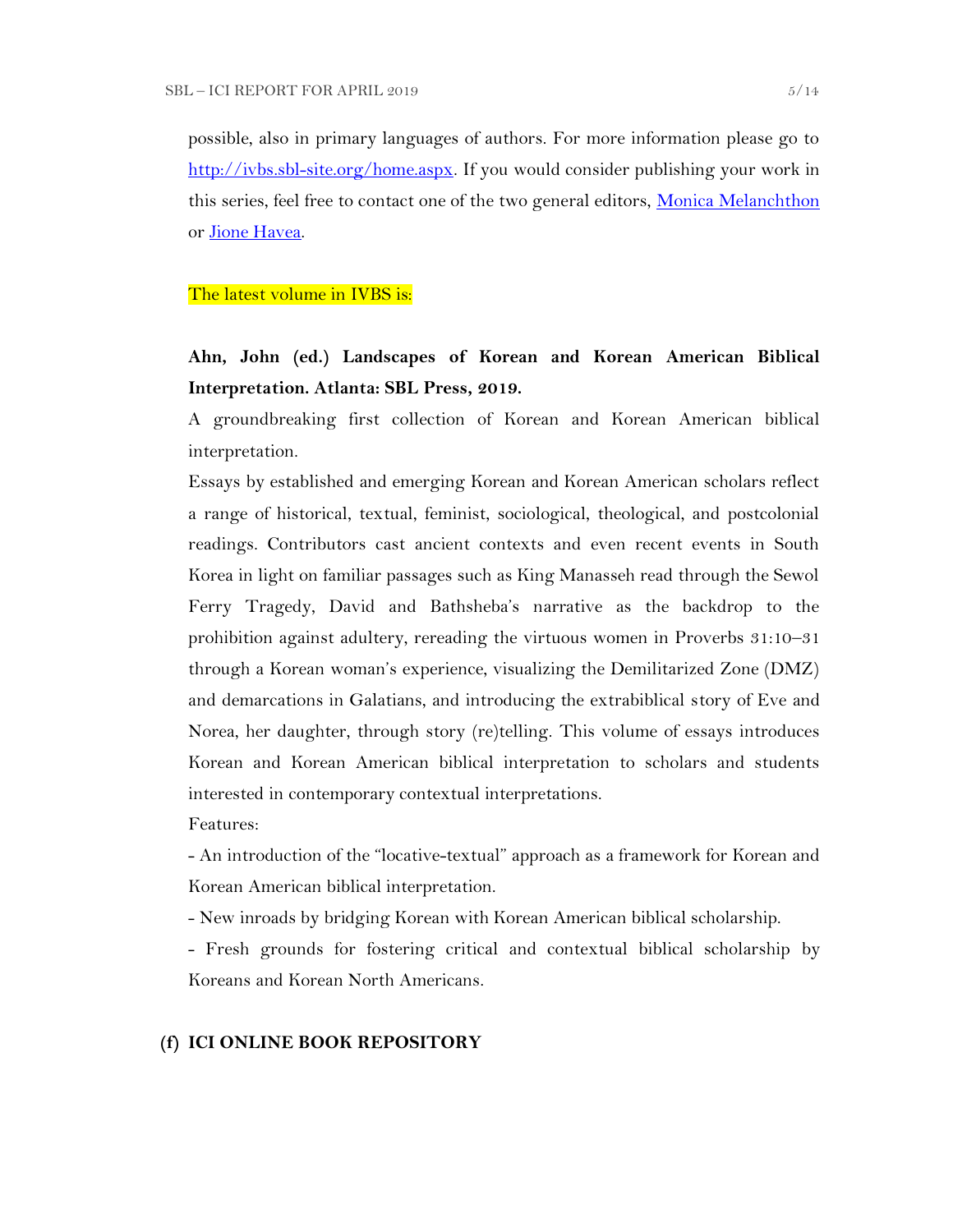For a **full alphabetic list of all publications available for free in the ICI book repository program**, please go to:

[http://www.sbl-site.org/publications/Books\\_ICIbooks.aspx](http://www.sbl-site.org/publications/Books_ICIbooks.aspx)

#### New books added to the repository!:

**Reymond, Eric D. Intermediate Biblical Hebrew Grammar: A Student's Guide to Phonology and Morphology. Resources for Biblical Study 89. Atlanta: SBL Press, 2017.**

This grammar is intended for students of Hebrew who wish to learn more about the history of the Hebrew language, specifically its phonology and morphology. Reymond focuses on aspects of Hebrew that will encourage a student to better remember the words and their inflection as well as those that will reinforce general principles of the language. Specific examples for memorization are outlined at the end of each chapter. The book also serves as a resource for students wishing to remind themselves of the relative frequency of certain phenomena. The book provides students with a full picture of the language's morphology.

#### **(g) JSTOR**

JSTOR provides free or low cost access to more than 1,500 institutions in 69 countries.

More than 1,500 institutions in Africa and other developing nations receive access to JSTOR free of charge or for steeply reduced fees. This is made possible through a combination of philanthropic support and the fees paid by libraries in other countries around the world, as well as publishers' eagerness to support this work. More information is available about JSTOR's [African Access](http://about.jstor.org/libraries/african-access-initiative)  [Initiative](http://about.jstor.org/libraries/african-access-initiative) and [Developing Nations Access Initiative](http://about.jstor.org/libraries/developing-nations-access-initiative) programs.

#### Need JSTOR Access?

As part of your Society of Biblical Literature membership, save 50% on the annual JPASS plan, your personal access to the JSTOR archive. With more than 1,900 scholarly journals, JSTOR is one of the world's leading academic databases.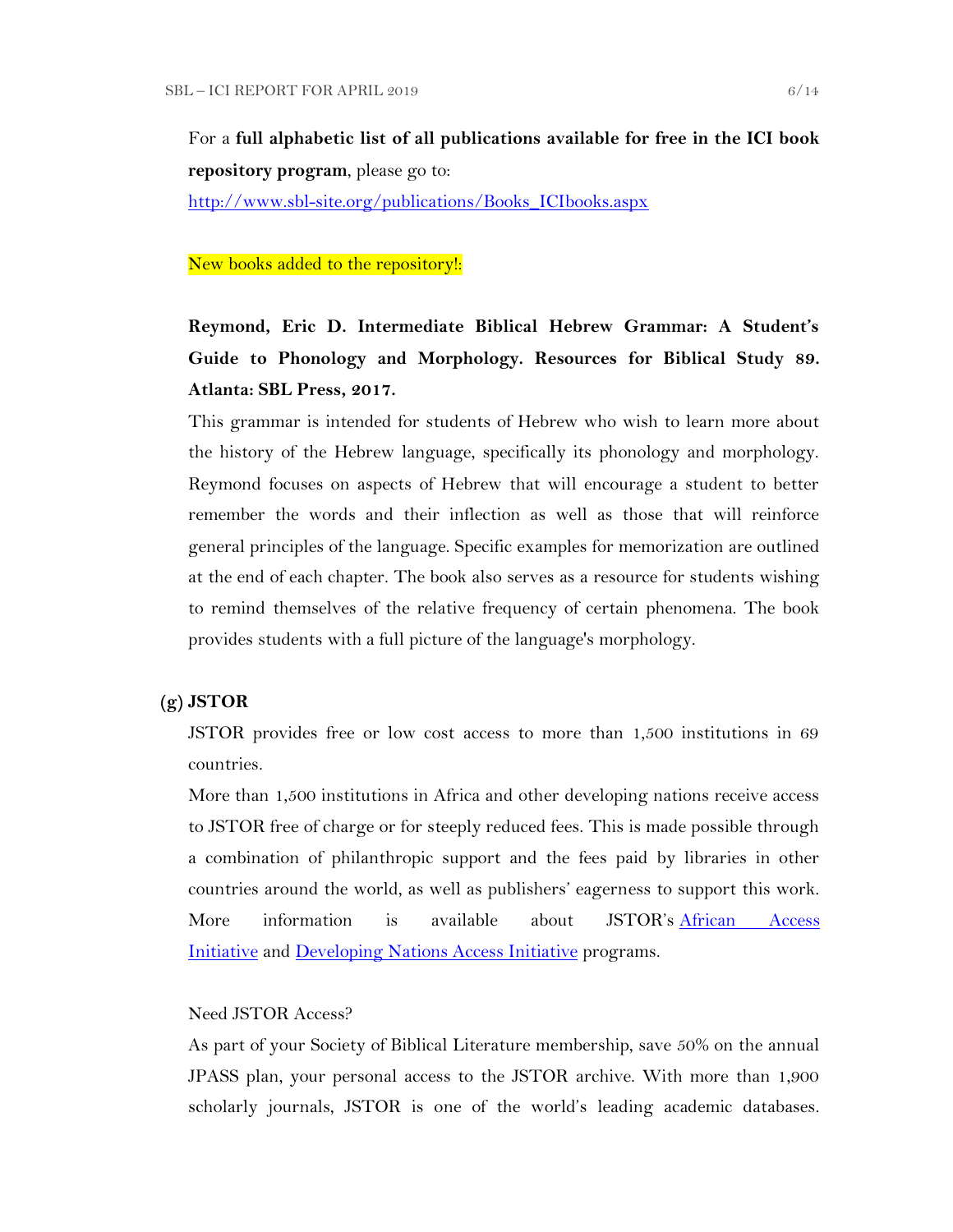Millions of users worldwide rely on JSTOR for research, fact checking, and book reviews. This discounted subscription includes unlimited reading access and 120 article downloads. JSTOR adds new titles every month so you'll have a growing collection of the world's leading peer-reviewed journals only a click away.

To access the discounted JPASS, log-in to the SBL website with your member ID. Just below where you entered your member ID, click membership benefits. You will see JSTOR's JPASS among the benefits and a link "To get your savings: click here."

#### **(h) ICI TEACHING COLLABORATION PROGRAM**

In order to facilitate the exchange of scholars and institutions in biblical studies across the globe, a teaching collaboration program is run by the ICI. The facility consists of lists of scholars and institutions interested in exchanges that are made available on the SBL website.

See: [http://sbl-site.org/educational/ICITeaching.aspx.](http://sbl-site.org/educational/ICITeaching.aspx) If you or your institution is interested in such collaboration, please visit the site and enroll yourself in these lists. For more information, contact [Jackie du Toit.](mailto:dutoitjs@ufs.ac.za)

#### **(i) SBL WOMEN'S ARCHIVE PROJECT NEW!**

The number of women and the types of roles they hold in the SBL have been increasing since Anna Ely Rhoads joined in 1894. Women push methodological boundaries, teach and mentor students, and support guild initiatives by serving as editors, program chairs, committee members, and officers. To honor women's accomplishments and to consider the unique challenges they continue to face, the Society is developing a digital archive to preserve the stories of women in the guild. We invite women members to share their personal stories through video, audio, pictorial, and written reflections. Submissions will become part of the official SBL archival records. It is our hope that this will become the first of many archive projects that will preserve the unique experience of members from a guild that continues to grow, change, and become more inclusive.

For more reflection guidelines and submission instructions, see the SBL Women's Archive [page.](https://nam04.safelinks.protection.outlook.com/?url=http%3A%2F%2Fr20.rs6.net%2Ftn.jsp%3Ff%3D001UxB5SQIuVUKz9COuM3IsPWnWKqoK39z2VG4xqTm8KZlA_ZE17Z7Fa2PmCgTjMMxZJIpcAIjlvUF-irxd2rwYbEMLTrV0K_WM51IpZKkkhMDgd8_9aVPRw3rlId_KW8E944PO6OC3qczzRWSY7H-TuxvuErx13KKirGuJ38oWvop66nka2FiuLpzq0iT-us5e%26c%3DQ2tCZ6oCYeHLWgeasA7YFffpqmCkeEopn2jFFHww1HRSHdGZkow9Cg%3D%3D%26ch%3Dndma_uDxhxPhjRABmkw-gBQiRkfwAotBZK8Ps3z0wu4oDwHg9u9sLg%3D%3D&data=02%7C01%7CWALFORD_ND%40mercer.edu%7Cf513cd74ff8548bede3608d6b5da7f75%7C4fb34d2889b247109bcc30824d17fc30%7C0%7C0%7C636896347381808305&sdata=tiSsidRd6oL6K11UbD%2BSSPY7fRIjvdDnpsEU3BWCZRg%3D&reserved=0) Check out the [FAQ](http://r20.rs6.net/tn.jsp?f=001daD3lBrhj8ZbS8-GLHmkkfCXBAC1VygxiIGaWr04TSwAe6xpaQQvNJKWplVAEpG6TEU1_8KlnBObWx0oZC8x7WoLEp77_1CFtxX0KaAFLBjOBdYTd2f5qgWSoEYDRce9P__OLb1j9qY-AF3VQc1Y44LRzHcBpPqZU-EHsK1QZTJIoW4LFbKk7i8Ng-wzmNHDH6gAjZEh02zQc7Hju5X1UnsIvXFI2f0S&c=eIPPqaSd2_Vy4YClv5OeeUxZS30eJVZ-NpEqtmoT_RO1qkg45kBI_g==&ch=TNoNbOW4OE_N3IXbNrssVzBYer7u1PunhQWZuBYieCMVeDT7hGjUZQ==) for additional information about this project and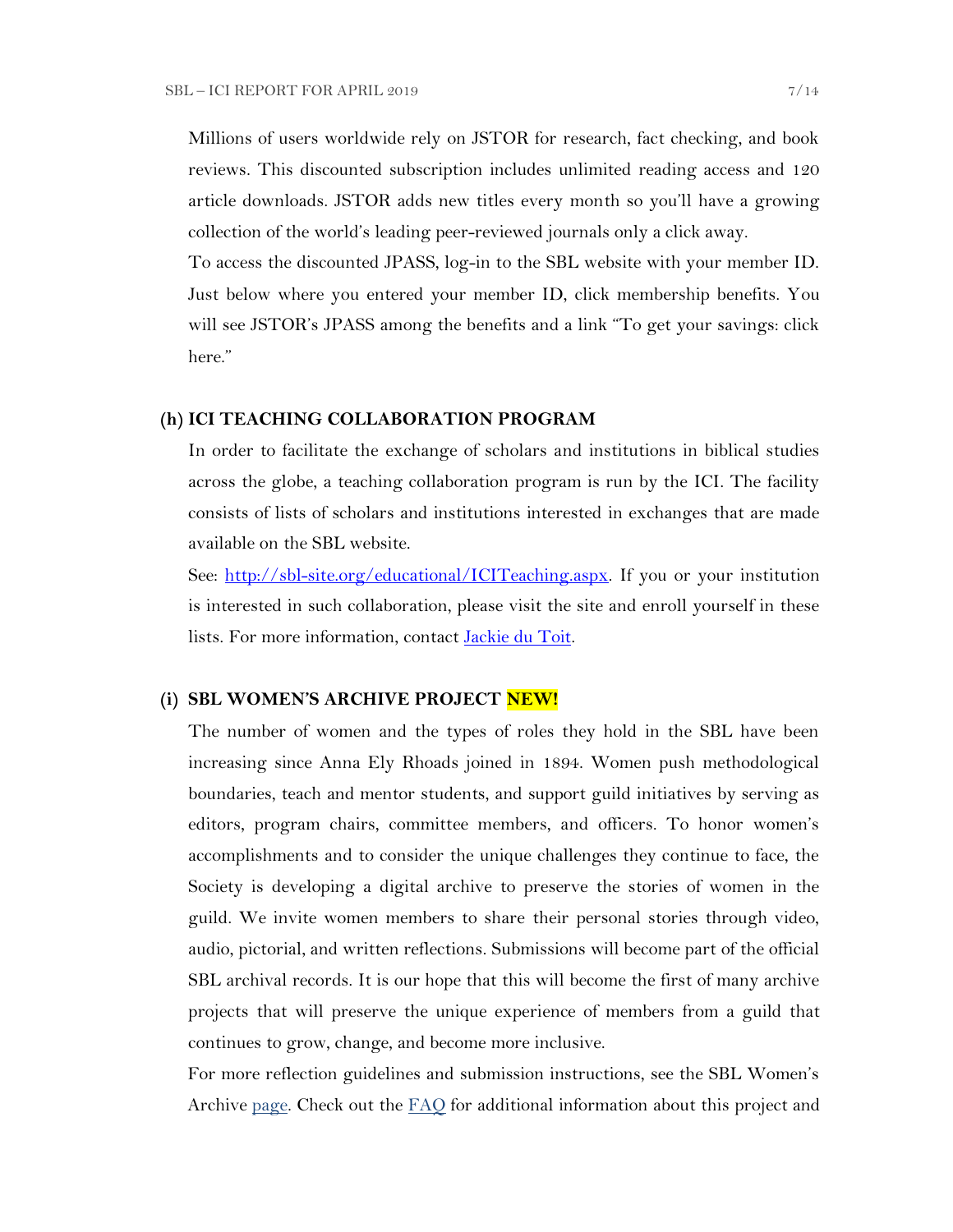the archive.

#### **(j) JOURNAL OF BIBLICAL LITERATURE (JBL) ARCHIVE**

Take note that an archive with JBL articles from volume 122.1 of 2003 through volume 130.1 of 2011 is available online to people accessing the SBL website from any ICI country. See [http://www.sbl-site.org/publications/ICI\\_JBLarchive.aspx.](http://www.sbl-site.org/publications/ICI_JBLarchive.aspx)  All articles in those volumes can be downloaded for free!

#### **(k) THE SBL WEBSITE**

The SBL website (on the SBL Press page) has a facility where one can search the full text of all SBL books! For this very convenient tool, see:

<http://sbl-site.org/publications/default.aspx>

For searching reviews of a vast number of academic publications, see the website of Review of Biblical Literature (RBL) at (you have to log in with your membership number):

<http://www.bookreviews.org/>

#### **(l) EVENTS**

The SBL maintains a significant list of events taking place anywhere in the globe. For the full list please go to<http://www.sbl-site.org/meetings/events.aspx> A selection of events is listed below—mainly those taking place in ICI regions. Please provide information on conferences in your region, including calls for papers, to Sharon Johnson at  $\frac{\text{sharon.}~\text{johnson}(a,\text{sb1-site.}~\text{org.}}{h}$ 

#### **2019**

#### **5/7-5/9 Jesus and the Pharisees: An Interdisciplinary Reappraisal**

This international conference held at Pontifical Biblical Institute in Rome, will bring together Jewish, Protestant, Catholic, and other scholars from Argentina, Austria, Canada, Colombia, Germany, India, Israel, Italy, Netherlands, and the United States. The conference first deals with the possible origins and meanings of the name "Pharisee" in different languages. It then examines the various ancient sources about the Pharisees (Josephus, Qumran, archaeological data, the New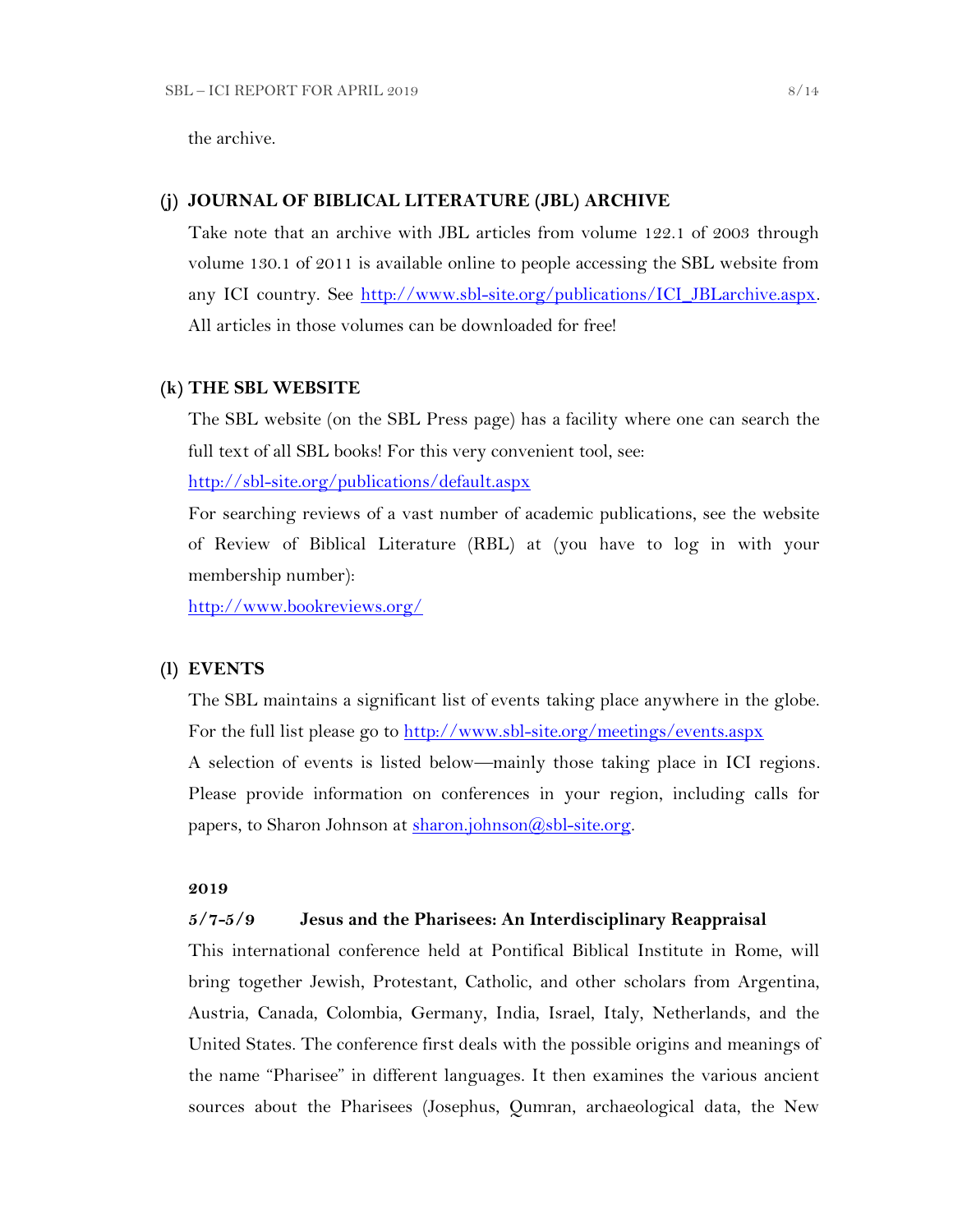Testament, and Rabbinic Literature). The second part of the conference will be devoted to Wirkungsgeschichte, from Patristic Literature, to Medieval Jewish interpretations, to Passion Plays, the Movies, Religion Text Books, and Homiletics. In the end, we will look at possible ways to represent the Pharisees less inadequately in the future.

<https://www.jesusandthepharisees.org/>

## **5/16-5/17 Saint Paul and Rhetoric: review, perspectives, and new hypotheses**

The Faculté des Lettres of the University of Strasbourg, welcomes scholars to an international colloquium entitled : "Saint Paul and Rhetoric: review, perspectives, and new hypotheses / Saint Paul et la rhétorique : bilan, perspectives et nouvelles hypothèses. " The colloquium will take place on 16 and 17 May 2019, in Strasbourg, France, and bring together leading classical and biblical scholars seeking to answer questions such as : Which areas of research in Pauline rhetoric have proved unsatisfactory or unproductive? Which areas have been fruitful, but have now been fully explored? Which areas of research in Pauline rhetoric would be fruitful, but so far have remained unexplored, or under-explored? Which areas should be given priority as the in future research?

Contact: Jonathan Thiessen

[https://www.sbl-](https://www.sbl-site.org/assets/pdfs/ProgrammeSaintPauletlarh%C3%A9torique.pdf)

[site.org/assets/pdfs/ProgrammeSaintPauletlarh%C3%A9torique.pdf](https://www.sbl-site.org/assets/pdfs/ProgrammeSaintPauletlarh%C3%A9torique.pdf)

#### **5/20-5/31 2019 Nida School of Translation Studies**

The Nida School of Translation Studies exists to advance research in translation through a transdisciplinary approach that brings together varying perspectives and methodologies, while challenging traditional boundaries and encouraging original thinking about what translation is and the roles it plays in a globalized world. The theme of our 2019 session, Translating and Interpreting in Contexts of Conflict and Crisis calls participants to engage in an exploration of the many complex challenges, both practical and ethical, that are faced daily by translators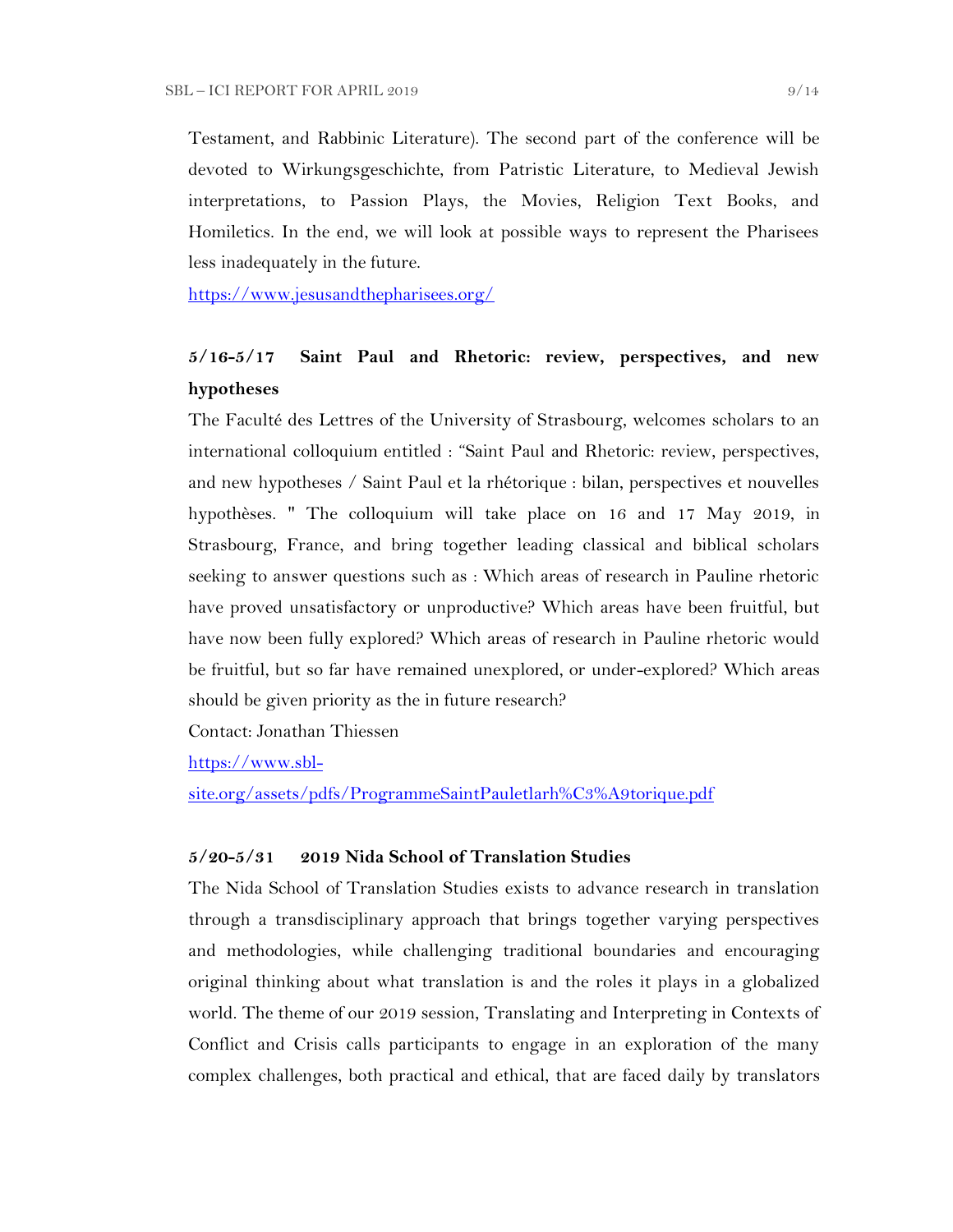and interpreters working in fragile contexts and crisis situations. Location: Misano Adriatico, Italy.

<http://www.nidaschool.org/events/nsts-2019>

# **5/26-5/27 Protestant Bible Scholarship: Antisemitism, Philosemitism, and Anti-Judaism**

This conference at Oriel College, Oxford brings prominent biblical scholars and scholars of Judaism together for a conversation about the foundations of our fields. We want to generate a discussion of how a biased understanding of Judaism became integral to the discipline. This conversation is about understanding, healing and changing that discussion through critical thinking and ethical reading. [https://www.oriel.ox.ac.uk/about-college/news-events/events/protestant-bible](https://www.oriel.ox.ac.uk/about-college/news-events/events/protestant-bible-scholarship-antisemitism-philosemitism-and-anti)[scholarship-antisemitism-philosemitism-and-anti](https://www.oriel.ox.ac.uk/about-college/news-events/events/protestant-bible-scholarship-antisemitism-philosemitism-and-anti)

### **5/31 CFP Deadline**

Ministerium Sermonis: An International Colloquium on St. Augustine's Sermons: Leuven, May 2020

[https://www.sbl-site.org/assets/pdfs/CFP-Ministerium-Sermonis-IV-Leuven-](https://www.sbl-site.org/assets/pdfs/CFP-Ministerium-Sermonis-IV-Leuven-2020.pdf)[2020.pdf](https://www.sbl-site.org/assets/pdfs/CFP-Ministerium-Sermonis-IV-Leuven-2020.pdf)

# **6/24-6/25 New Song: Biblical Hebrew Poetry as Jewish and Christian Scripture for the 21st Century**

This conference will explore the significance of the poetic medium (difficulties, dynamics, and demands on readers) in the ongoing interpretive engagement with Biblical Hebrew poetry as scripture. Participants will hear from and discuss with leading scholars from around the world (incl. Ellen Davis, Benjamin Sommer, & John Goldingay), each with their own approaches to how the poetry of the OT/HB might be recontextualized in contemporary contexts. The conference is located at Ushaw College (Durham, UK) and co-sponsored by Durham University's Centre for the Study of Jewish Culture, Society, and Politics and the Centre for Catholic Studies. Registration closes May 27.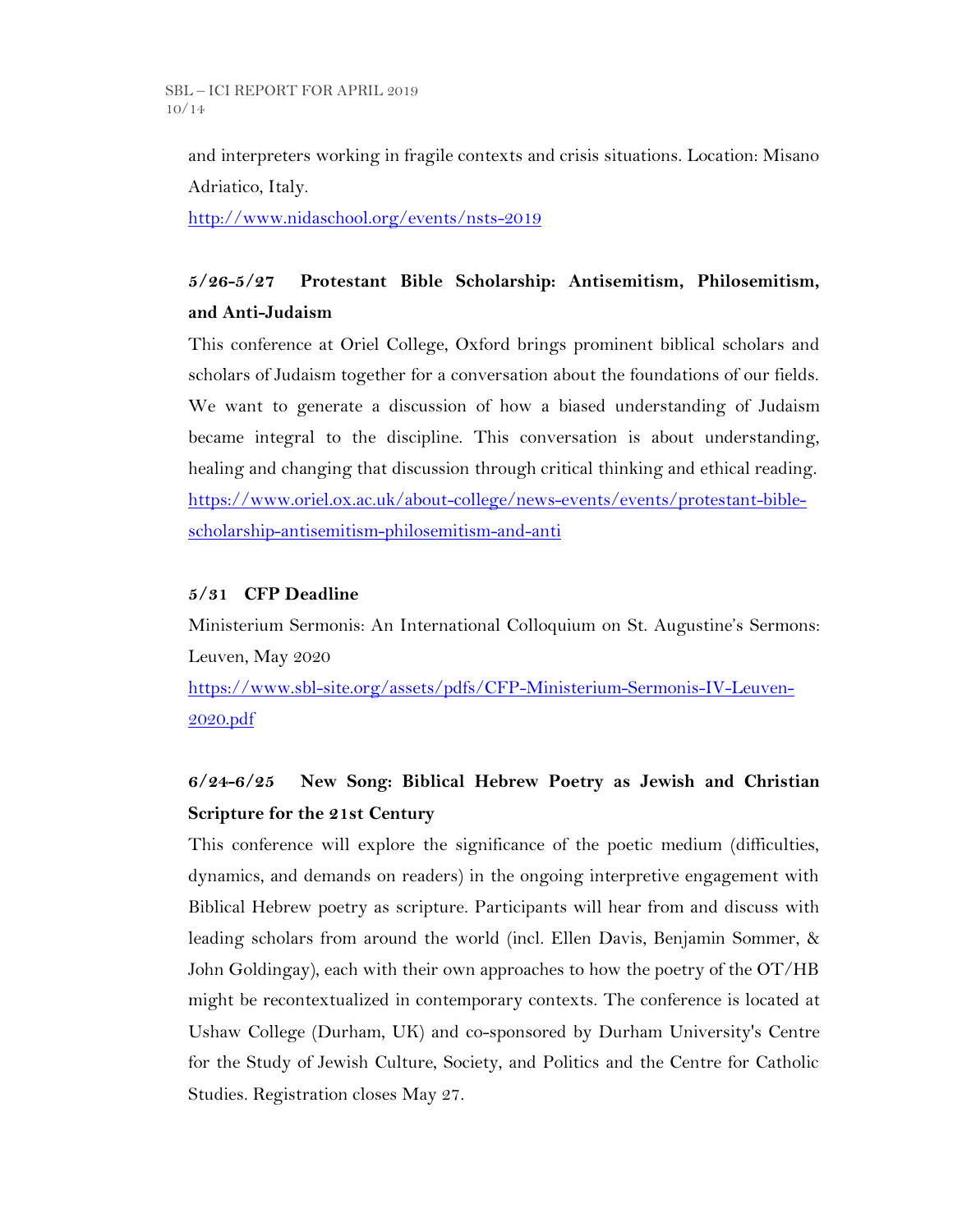<https://www.dur.ac.uk/theology.religion/ccs/events/conferences/newsong/>

### **7/1-7/5 SBL International Meeting**

Our host institutions are the Pontifical Biblical Institute and the Gregorian University, Rome, Italy.

<https://www.sbl-site.org/meetings/Internationalmeeting.aspx>

### **7/16-7/19 Congreso Internacional de Estudios Bíblicos**

Con ocasión de cumplirse los 80 años de la Revista Bíblica, la "Asociación Bíblica Argentina" (ABA) y los Consejos Editoriales de la Revista, junto con la "Asociación Brasileira de Pesquisa Bíblica" (ABIB), la Asociación Bíblica Chilena (ABCh), la Asociación de Biblistas de México y varios colegas de distintos países latinoamericanos y de los Estados Unidos, hemos organizado un "Congreso Internacional de Estudios Bíblicos" que tendrá lugar en la sede de Buenos Aires de la Pontificia Universidad Católica Argentina "Santa María de los Buenos Aires".

On the occasion of the 80th anniversary of Revista Bíblica, the "Asociación Bíblica Argentina" (ABA) and the Revista Editorial Board, together with the "Asociación Brasileira de Pesquisa Bíblica" (ABIB), the Asociación Bíblica Chilena (ABCh), the Asociación de Biblistas de México and several colleagues from different Latin American countries and the United States, have organized an "International Congress of Biblical Studies" that will take place in the Buenos Aires headquarters of the Pontificia Universidad Católica Argentina "Santa María de los Buenos Aires".

<http://congresobiblico2019.org/>

## **7/21-7/24 The British Association of Jewish Studies Conference**

BAJS Annual Conference will be held at the University of Oxford. Theme: What is Commentary?

<https://britishjewishstudies.org/about/conference-2018/>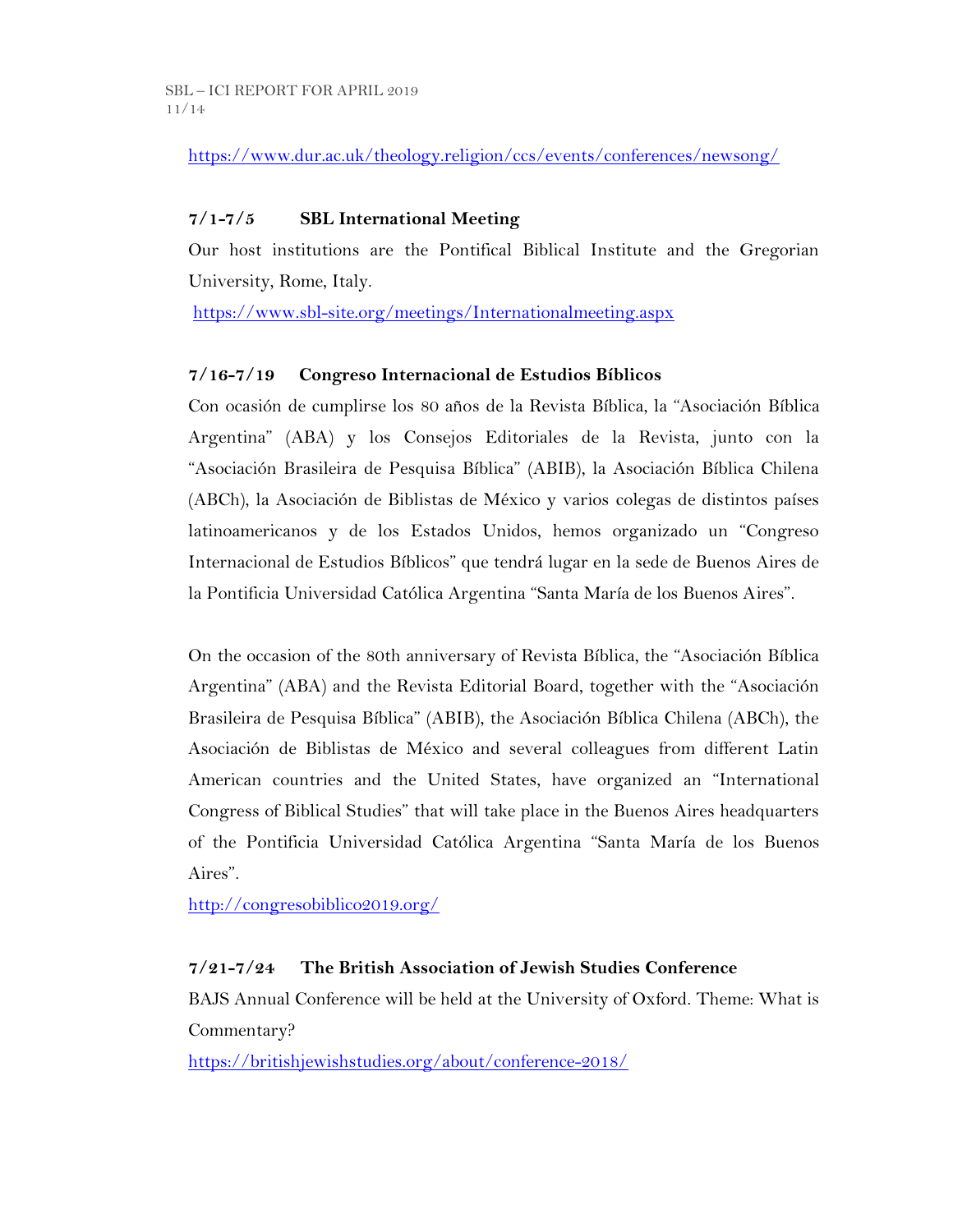# **07/24-07/26 Colloquium Biblicum Lovaniense LXVIII, 2019 (President: Judith Lieu, University of Cambridge)**

Whereas in the past interest in Peter has largely focussed on the ecclesiastical or institutional dynamics of the Petrine traditions, or on Peter as a shadowy foil for Paul, mediating between him and James as the representative of 'Jewish Christianity', recent study has offered fresh insights into both the canonical letters that bear his name, but also into the range of non-canonical 'Petrine' texts as well as into the development of the traditions regarding his death and burial. It is therefore a very apposite time to hold a Colloquium which will bring together both established and more early career scholars who have been at the centre of these diverse new developments, and stimulate dialogue and deeper analysis. The Proceedings of the Colloquium are expected to make a significant contribution to the role and representation of Peter and associated writings in the Early Church and to their reception. CALL FOR SHORT PAPERS: Short paper proposals (including name, institutional affiliation, postal address, e-mail address, title and abstract of ca. 200 words) should be sent to: Judith Lieu, President CBL 2019, jml68@cam.ac.uk no later than 31 March 2019.

[https://theo.kuleuven.be/en/research/centres/centr\\_collbibl](https://theo.kuleuven.be/en/research/centres/centr_collbibl)

## **7/30-8/2 Society for New Testament Studies**

SNTS 2019 General Meeting will be held in Marburg, Germany. <http://snts.international/general-meetings/>

## **8/4-8/9 International Organization for the Study of the Old Testament**

The 23rd Congress of IOSOT will be held at the University of Aberdeen. <https://www.abdn.ac.uk/events/conferences/iosot/index.php>

## **8/11-8/14 European Association of Biblical Studies**

2019 Annual Conference will be held in Warsaw, Poland. <https://www.eabs.net/>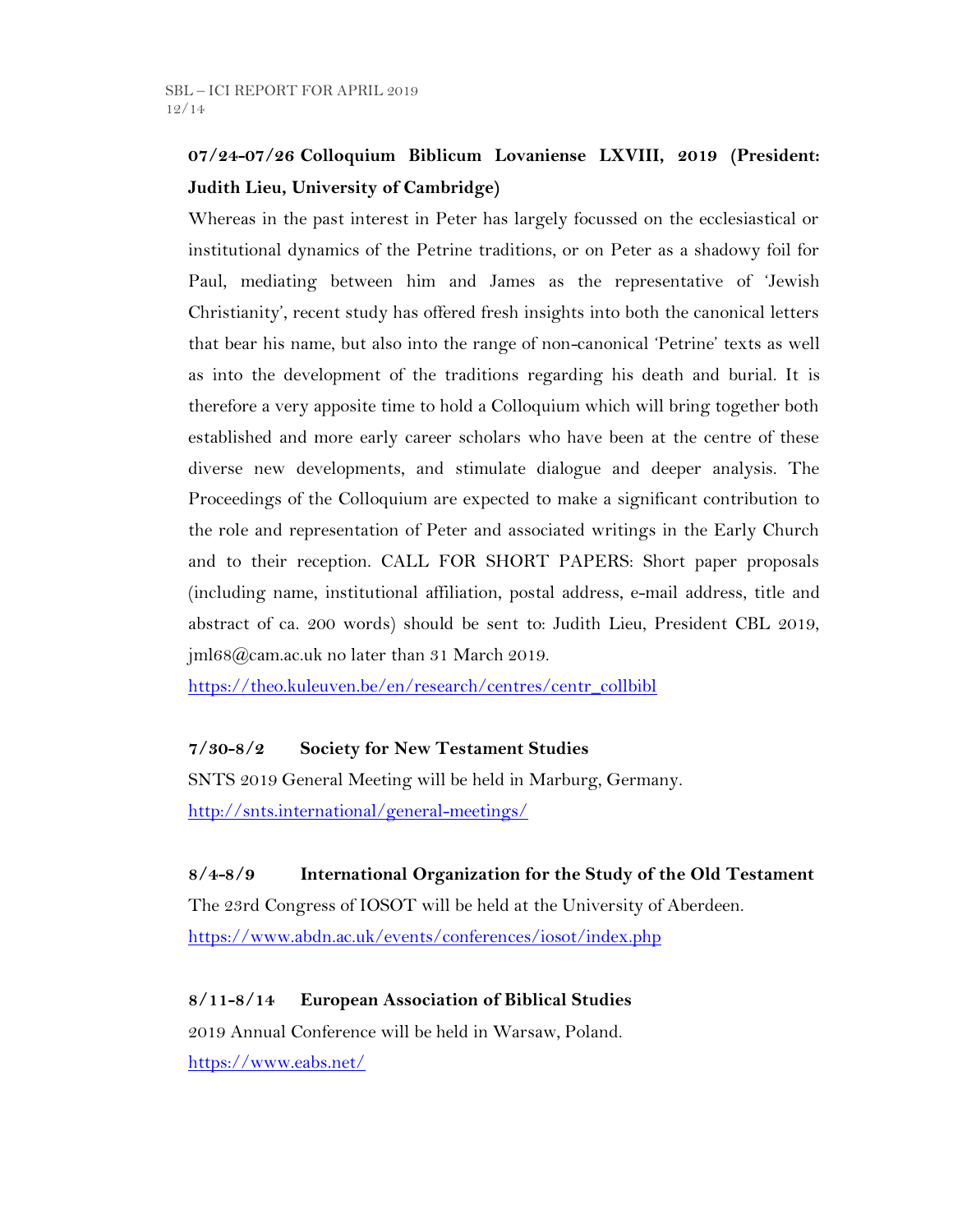### **8/23-8/29 2020 IAHR World Congress**

The 22nd Quinquennial World Conference of the International Association for the History of Religion (IAHR) will be in Dunedin, New Zealand.

<https://www.iahr2020.kiwi/>

### **9/2-9/13 Oxford Biblical Hebrew Summer School**

Ten days of intensive teaching in biblical Hebrew - at the Oxford Centre for Hebrew and Jewish Studies. The course corresponds to two terms of intensive teaching for a full-time university student and is open to students with or without experience of the language. The cost of the school is  $\pounds 300$  per student for 30 hours of language instruction.

<https://www.ochjs.ac.uk/biblical-hebrew-summer-school/>

# **10/23-10/24 Signs, Wonders and Mighty Works: God's Activity in the History of Salvation**

The Institute of Biblical Studies at the John Paul II Catholic University of Lublin, Poland,is hosting an international biblical conference dealing with the theme of miracles in the Bible and extra-biblical traditions of the ancient Mediterranean world.

<http://ocs.academicon.pl/index.php/test/Miracles/index>

## **(m) SBL EDUCATIONAL RESOURCES FREELY AVAILABLE**

There are links to numerous educational resources on the SBL website. The following are freely available: (i) Resources on Teaching the Bible; (ii) Freely downloadable Hebrew, Greek and Transliteration fonts (amongst others); (iii) Resources on Bible translations and commentaries; and (iv) Research tool resources.

See<http://sbl-site.org/educational/default.aspx>

Also remember to check the newly-developed **Bible Odyssey** online portal. See [www.bibleodyssey.org.](http://www.bibleodyssey.org/) This portal offers wonderful educational resources, but